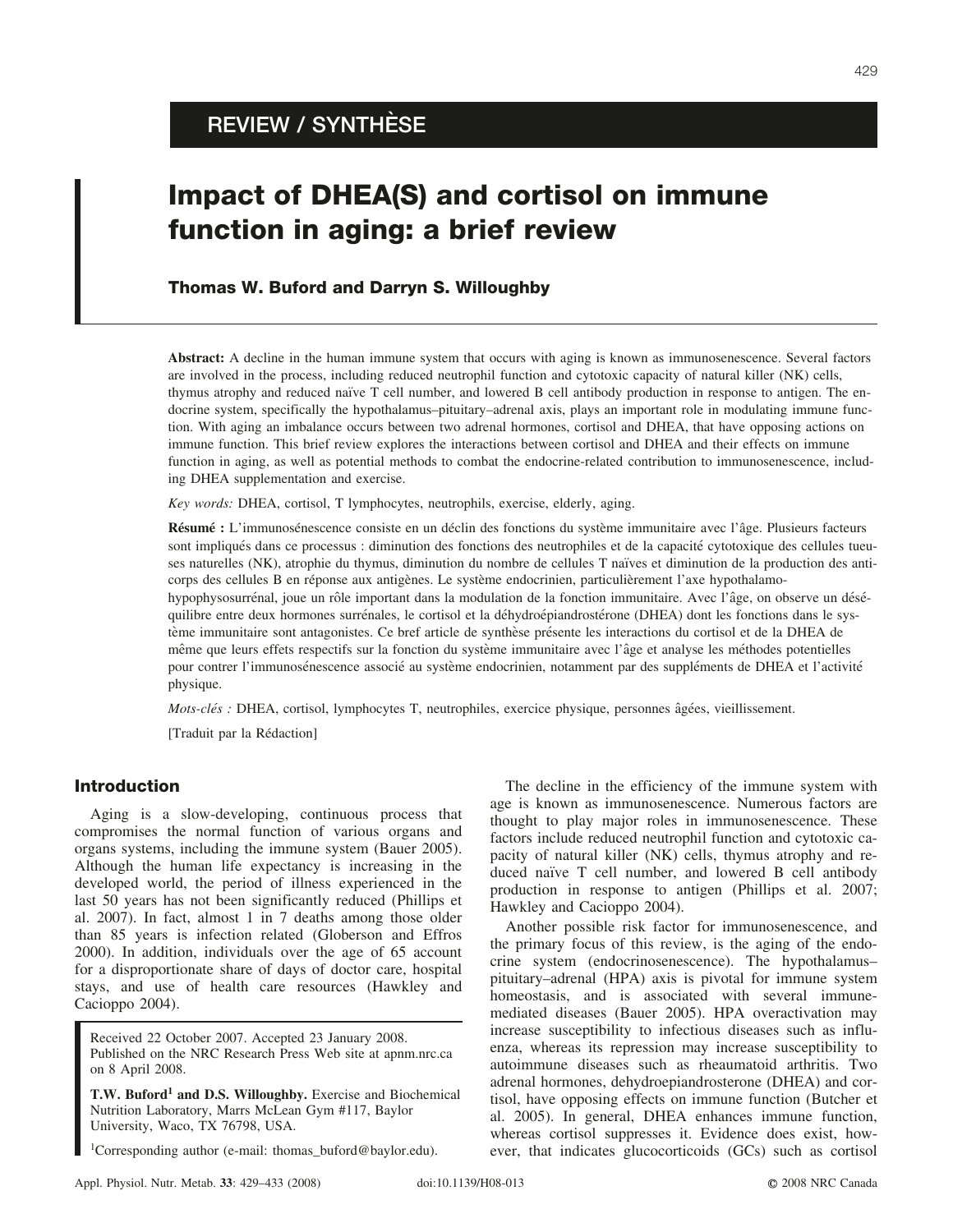### **Glucocorticoid regulation of immune function**

Despite available literature on the effects of GCs on lymphocytes, knowledge of the molecular mechanisms by which these hormones affect the immune response lags far behind that of cytokines (Ashwell et al. 2000). GCs are steroid hormones produced by the adrenal gland that contribute to stress resistance and regulation of intermediary metabolism. In addition, GCs have immunosuppressive and antiinflammatory effects within the body. Secretion of these hormones by the adrenals is regulated via the hypothalamo– pituitary axis, whereby adrenocorticotrophic hormone (ACTH) produced by the anterior pituitary causes an immediate increase in the secretion of GCs (Ashwell et al. 2000). GC levels are then maintained, at least in part, by a feedback loop with the hypothalamus and anterior pituitary. It was once postulated that cortisol levels may have inhibitory effects on neutrophil function (Cupps and Fauci 1982); however, recent data indicates that a suppression in the cortisol response to exercise does not affect the reduction in neutrophil function following 2.5 h of intense exercise (Davison et al. 2007). Although cortisol may not directly inhibit neutrophil function, it does seem to moderate immune function in other manners.

One primary manner in which GCs modify immune function is via inducing apoptosis of lymphoid cells, primarily CD4+CD8+ thymocytes (Ashwell et al. 2000). There are two major apoptotic pathways: activation-induced apoptosis (AIA) and damage-induced apoptosis (DIA). AIA occurs via ligands binding to death-promoting receptors on the cell surface, whereas DIA occurs via damage to the nucleus or mitochondria. AIA results in a down-regulation of the immune response following infection that is necessary to prevent saturation of the system, whereas DIA responds to damaging events such as oxidative stress. DIA is therefore necessary for the removal of damaged immune cells (Kokoszka et al. 2001). Immunosenescence displays a shift to an AIA-dominant pattern of apoptosis, resulting in an aged immune cell phenotype (see Fig. 1) (De Martinis et al. 2007). GCs play a part in the cell aging process by inhibition of the transcription factor nuclear factor kappa B (NF-kB). NF-kB acts to inhibit the AIA response that is induced by inflammatory cytokines such as tumor necrosis factor alpha (TNF- $\alpha$ ). GCs, however, inhibit NF- $\kappa$ B activation via an inhibitor of kappa B kinase, and therefore promote the apoptotic shift.

A second means by which GCs promote immunosenescence is by inducing a shift from a CD4+- to a CD8+ dominant pattern of immunity (Webster et al. 2002; Lancaster et al. 2004). GCs inhibit the production of proinflammatory cytokines interleukin-12 (IL-12), interferon- $\gamma$ (IFN- $\gamma$ ), and TNF- $\alpha$  by T-helper type 1 cells (Th1), while promoting production of anti-inflammatory cytokines IL-4 and IL-10 by Th2 cells (Hawkley and Cacioppo 2004; Elenkov 2004; Elenkov and Chrousos 2002). Aging is accompanied by a similar pattern of increased Th2 cytokines versus Th1 cytokines, thereby suppressing the cellular immune response. Diminished CD4<sup>+</sup> support for B cells may therefore be responsible for the age-related decline in antibody production. While humoral immunity (i.e., production of immunoglobulins) may be more important in preventing infections (Gleeson 2000), cell-mediated immunity can be more valuable in clearing infections (Mosmann et al. 1986). Therefore, a depression of cell-mediated immunity may be a major cause for concern for elderly persons who are also being affected by the other previously mentioned immunosenescence-contributing factors.

#### **Immuno-enhancement via DHEA(S)**

DHEA and its sulfated form (DHEAS) are the most abundant circulating adrenal steroids in humans (Dillon 2005). These hormones are secreted by the adrenal cortex in response to ACTH. The non-sulfated form is further metabolized into androstenedione, testosterone, and estrogens (Schmidt et al. 2006). DHEA is thought to induce an increase in mitogen-stimulated IL2 production from CD4+ cells to counteract the CD8+ shift induced by glucocorticoids (Dillon 2005). However, Padgett and Loria (1998) reported that androstenetriol, but not DHEA, showed antiglucocorticoid affects in vitro, so it is possible that it is a metabolite of DHEA, rather than DHEA itself, that is exerting this effect.

In opposition to GC action, DHEA and DHEAS act in an immuno-stimulatory fashion. In fact, one in vitro study indicated that co-incubation with DHEAS can attenuate cortisol-induced neutrophil suppression (Butcher et al. 2005). However, with aging, the levels of DHEA and DHEAS production decline with age, a process known as adrenopause (Phillips et al. 2007). DHEA production begins to decline shortly after puberty, and can reach 5% of its original levels in the elderly (Migeon et al. 1957). This is due to a progressive atrophy of the zona reticularis of the adrenal glands (Ferrari et al. 2001). Cortisol levels, however, remain remarkably unaltered, resulting in an imbalance between the two stress hormones.

## **Potential interventions**

Intuitively, the two primary methods of attenuating cortisol–DHEA balance-related immunosenescence are to either reduce cortisol or increase DHEA levels. The inflammatory and immunological role of exogenous DHEA has been thoroughly reviewed (Dillon 2005), yet human studies are currently limited; in fact, most studies have been in vitro.

Studies using mice have reported that supplementation with DHEA can reverse age-related changes in immunoglobulin isotype, as well as increase T cell proliferation in aged mice (Daynes et al. 1993; Araghi-Niknam et al. 1997). The literature on the effects of DHEA supplementation on the CD4+–CD8+ profile has shown promise. Hernandez-Pando et al. (1998) noted an increase in the CD4<sup>+</sup> phenotype, as well as increased survival rates, in a mouse model of the *Mycobacterium tuberculosis* infection. In addition, Suzuki et al. (1991) reported in vitro exposure of human T cells to DHEA, followed by exposure to mitogens, caused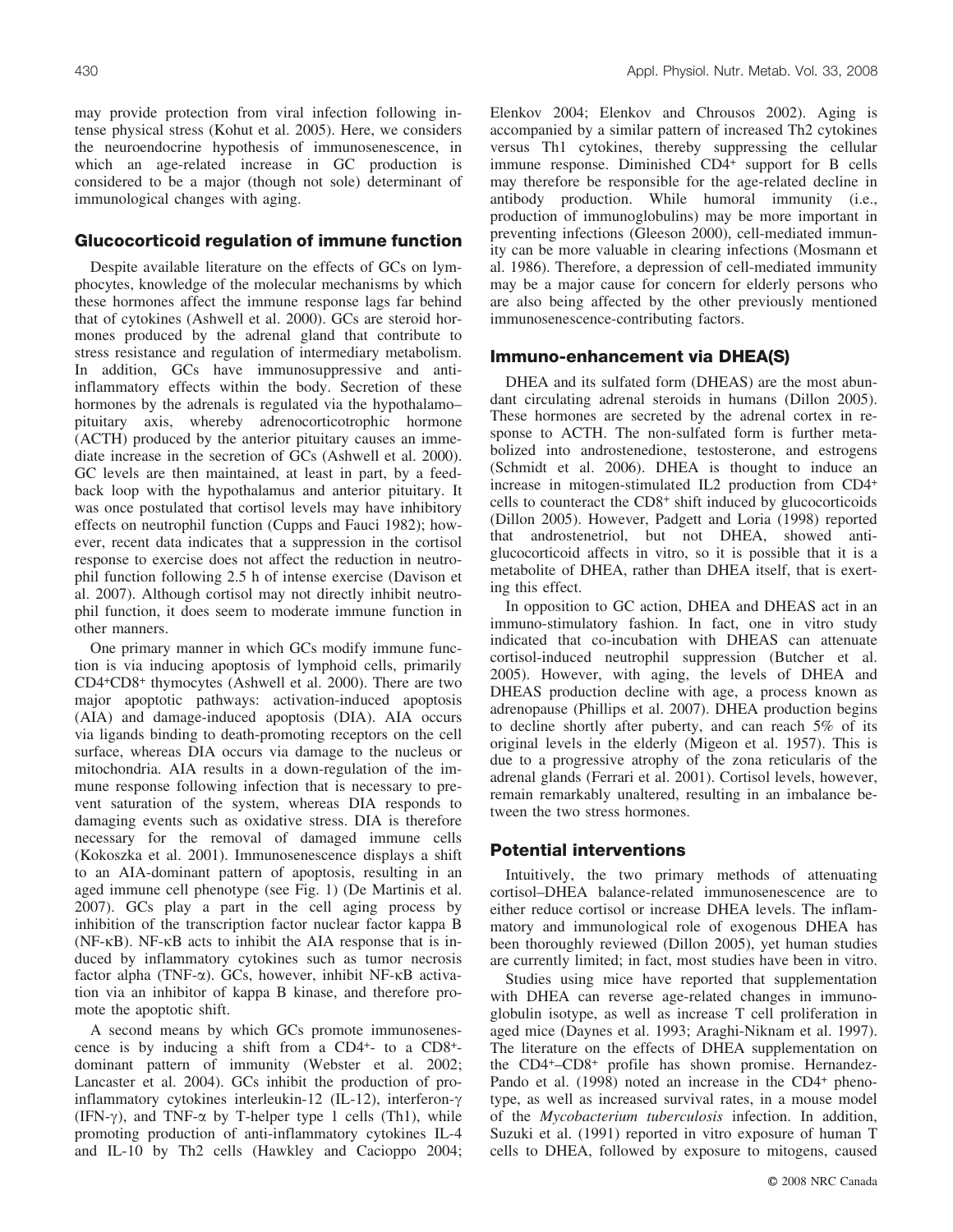**Fig. 1.** Apoptosis remodeling contribution to immunosenescence (Recreated from De Martinis et al. 2007. Apoptosis remodeling in immunosenescence: Implications for strategies to delay ageing. Curr. Med. Chem. 14: 1389–1397).



an increase of IL-2 production in CD4+ cells, but not in CD8+ cells. Contrary data does exist, however. Models using human splenocytes or rats primed for an autoimmune response have shown no resistance to a CD8+ profile via DHEA exposure (Du et al. 2001; MacPhee et al. 2000). These data indicate that the effects of DHEA on the CD4+– CD8+ balance may be model specific. Thus, at present, the molecular mechanisms for the effects of DHEA(S) are not fully understood. In addition, the effectiveness and clinical safety of pharmacological doses of DHEA(S) in vivo are unknown. It may be possible to improve immune function via supplementation with DHEA(S), but further in vivo human research is needed.

Questions remain as to whether immunosenescence is more directly caused by aging per se or via the combination of chronic stressors over a lifetime. This fundamental question is paramount to understanding if it is possible to attenuate immunosenescence via a reduction in cortisol levels through stress reduction. It is thought, however, that immunosuppression may be due to the lifelong antigenic burden and oxidative stress (De Martinis et al. 2007). However, immune changes in the elderly have also been associated with psychosocial stress (Graham et al. 2006; KiecoltGlaser et al. 2003). These studies indicate that chronic stress, such as becoming a caregiver for a spouse with dementia, can lead to decreased immune function. It has also been reported that healthy elderly individuals experienced greater levels of stress and anxiousness than young adults (Luz et al. 2003; Collaziol et al. 2004), although opposing literature does exist (Nolen-Hoeksema and Ahrens 2002). Aging in the healthy has also been associated with increased activation of the HPA axis (McEwen 1998), indicating that psychological or psychosocial interventions may be beneficial for reducing chronic stress and improving immune function.

A means for buffering chronic stress is necessary for prevention of immune decrements. In terms of psychological stress, social support has long been known to be associated with more efficient immune functioning (Cohen and Wills 1985). Acute stress can also be immuno-enhancing by providing an adaptive response to prepare an individual for immunological challenge by subsequent stress hormone release (Dhabhar and McEwen 1997). A recent review has also thoroughly discussed that acute exercise can improve the efficacy of vaccines (Edwards et al. 2007). It has been demonstrated that DHEAS levels increase following exercise (Filaire and Lac 2000; Riechman et al. 2004), and one re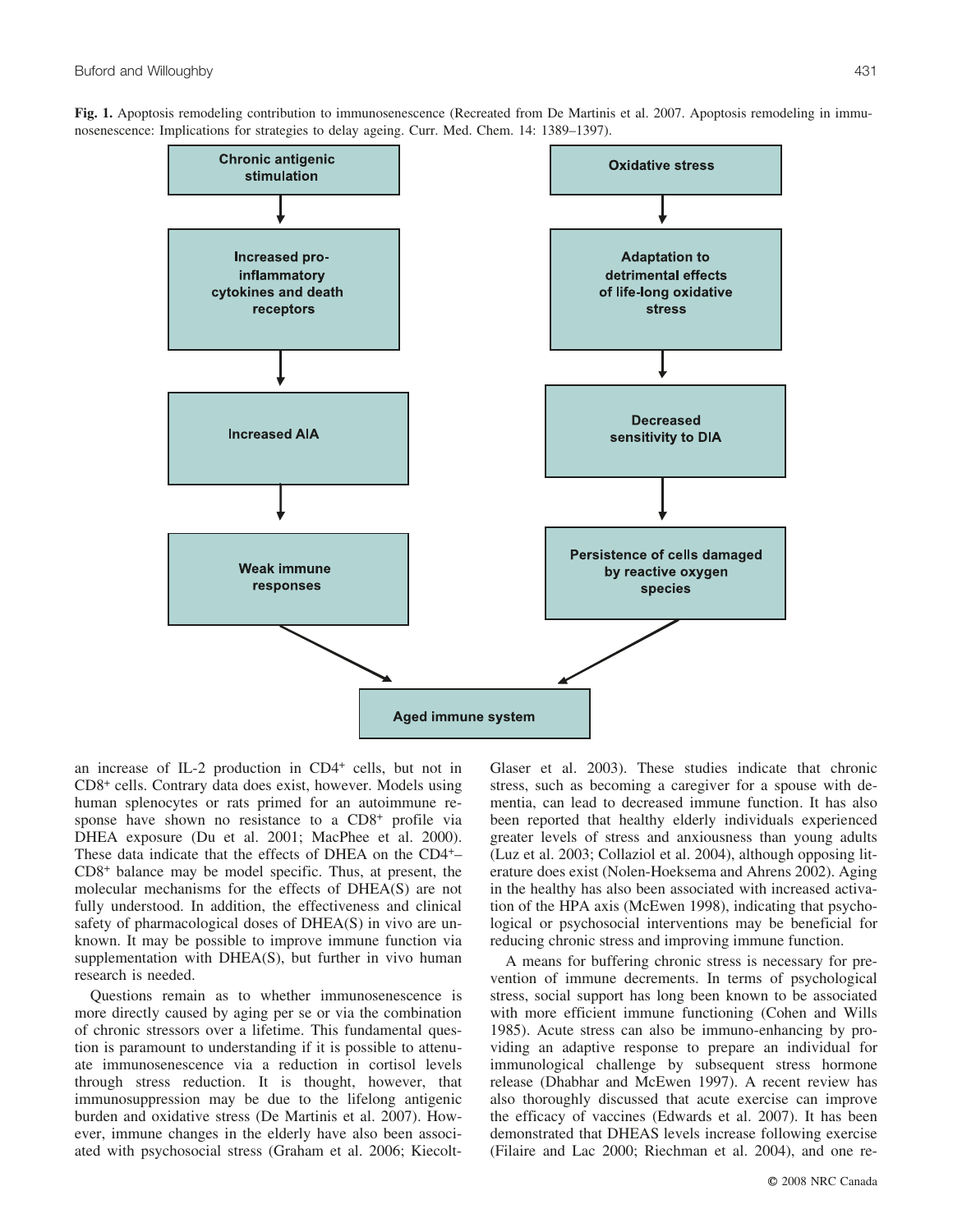cent study reported increased DHEA and cortisol in postmenopausal women following exercise (Kemmler et al. 2003). These data, in conjunction with evidence that increased DHEAS levels improve physical performance while also improving wound-healing and reducing infection rates in the elderly (Emery et al. 2005; Leveille et al. 2000; O'Donnell et al. 2006) indicate that physical exercise can act as an immuno-stimulator. Moderate-intensity exercise also appears to improve resilence to stress-induced cortisol production (Traustadottir et al. 2005) and immunosenescence with age (Kohut and Senchina 2004). Improvements in the DHEA:cortisol ratio may be partially responsible for these improvements. Exercise is therefore highly recommended for the elderly in conjunction with the many other health benefits that may stem from physiological adaptations to exercise.

Since aerobic exercise can significantly impact the functioning of the immune system in persons of advanced age (Traustadottir et al. 2005), it is recommended as a preventative or therapeutic measure. It is currently unclear if significant differences exist between aerobic exercise and resistance training in terms of immuno-modulating capabilities. Given that DHEA has been reported to increase in response to resistance exercise (Riechman et al. 2004), moderate-intensity resistance exercise may be beneficial to the elderly immune system as well. Although further research is certainly warranted in this area, the known benefits on bone and skeletal muscle also make resistance training an important component of exercise programs for elderly persons.

#### **Conclusions**

Although not the sole origin, an increased cortisol:DHEA ratio appears to be a contributing factor to the age-related decline in immune function termed immunosenescence. Although not definitive, it appears likely that a reduction in the CD4+–CD8+ ratio of T helper cells that occurs with GC dominance in aging may lead to increased inability to clear infections in the elderly. In addition, GCs inhibit NF-kB, which contributes to reduced DIA and results in an aged T cell phenotype. Supplementation with DHEA in the elderly may be beneficial to immune function, although in vivo human studies are needed to confirm this. Stress management and acute exercise appear to be the most effective way of improving the cortisol:DHEA ratio and thereby slowing immunosenescence.

#### **References**

- Araghi-Niknam, M., Liang, B., Zhang, Z., Ardestani, S.K., and Watson, R.R. 1997. Modulation of immune dysfunction during murine leukaemia retrovirus infection of old mice by dehydroepiandrosterone sulphate (DHEAS). Immunology, **90**: 344–349. doi:10.1111/j.1365-2567.1997.00344.x. PMID:9155639.
- Ashwell, J.D., Lu, F.W., and Vacchio, M.S. 2000. Glucocorticoids in T cell development and function. Annu. Rev. Immunol. **18**: 309–345. doi:10.1146/annurev.immunol.18.1.309. PMID:10837061.
- Bauer, M.E. 2005. Stress, glucocorticoids and ageing of the immune system. Stress, **8**: 69–83. doi:10.1080/10253890500100240. PMID:16019599.
- Butcher, S.K., Killampalli, V., Lascelles, D., Wang, K., Alpar, E.K., and Lord, J.M. 2005. Raised cortisol:DHEAS ratios in the elderly after injury: potential impact upon neutrophil function

and immunity. Aging Cell, **4**: 319–324. doi:10.1111/j.1474- 9726.2005.00178.x. PMID:16300484.

- Cohen, S., and Wills, T.A. 1985. Stress, social support, and the buffering hypothesis. Psychol. Bull. **98**: 310–357. doi:10.1037/ 0033-2909.98.2.310. PMID:3901065.
- Collaziol, D., Luz, C., Dornelles, F., da Cruz, I.M., and Bauer, M.E. 2004. Psychoneurodendocrine correlates of lymphocyte subsets during healthy ageing. Mech. Ageing Dev. **125**: 219–227. doi:10.1016/j.mad.2003.10.009. PMID:15013666.
- Cupps, T.R., and Fauci, A.S. 1982. Corticosteroid-mediated immunoregulation in man. Immunol. Rev. **65**: 133–155. doi:10.1111/j. 1600-065X.1982.tb00431.x. PMID:6214495.
- Davison, G., Gleeson, M., and Phillips, S. 2007. Antioxidant supplementation and immunoendocrine responses to prolonged exercise. Med. Sci. Sports Exerc. **39**: 645–652. doi:10.1249/mss. 0b013e318031303d. PMID:17414802.
- Daynes, R.A., Araneo, B.A., Ershler, W.B., Maloney, C., Li, G.Z., and Ryu, S.Y. 1993. Altered regulation of IL-6 production with normal aging. possible linkage to the age-associated decline in dehydroepiandrosterone and its sulfated derivative. J. Immunol. **150**: 5219–5230. PMID:8515056.
- De Martinis, M., Franceschi, C., Monti, D., and Ginaldi, L. 2007. Apoptosis remodeling in immunosenescence: implications for strategies to delay ageing. Curr. Med. Chem. **14**: 1389–1397. doi:10.2174/092986707780831122. PMID:17584051.
- Dhabhar, F.S., and McEwen, B.S. 1997. Acute stress enhances while chronic stress suppresses cell-mediated immunity in vivo: a potential role for leukocyte trafficking. Brain Behav. Immun. **11**: 286–306. doi:10.1006/brbi.1997.0508. PMID:9512816.
- Dillon, J.S. 2005. Dehydroepiandrosterone, dehydroepiandrosterone sulfate and related steroids: their role in inflammatory, allergic and immunological disorders. Curr. Drug Targets Inflamm. Allergy, **4**: 377–385. doi:10.2174/1568010054022079. PMID:16101547.
- Du, C., Guan, Q., Khalil, M.W., and Sriram, S. 2001. Stimulation of Th2 response by high doses of dehydroepiandrosterone in KLH-primed splenocytes. Exp. Biol. Med. (Maywood), **226**: 1051–1060. PMID:11743142.
- Edwards, K.M., Burns, V.E., Carroll, D., Drayson, M., and Ring, C. 2007. The acute stress-induced immunoenhancement hypothesis. Exerc. Sport Sci. Rev. **35**: 150–155. doi:10.1097/JES. 0b013e3180a031bd. PMID:17620934.
- Elenkov, I.J. 2004. Glucocorticoids and the Th1/Th2 balance. Ann. N. Y. Acad. Sci. **1024**: 138–146. doi:10.1196/annals.1321.010. PMID:15265778.
- Elenkov, I.J., and Chrousos, G.P. 2002. Stress hormones, proinflammatory and antiinflammatory cytokines, and autoimmunity. Ann. N. Y. Acad. Sci. **966**: 290–303. PMID: 12114286.
- Emery, C.F., Kiecolt-Glaser, J.K., Glaser, R., Malarkey, W.B., and Frid, D.J. 2005. Exercise accelerates wound healing among healthy older adults: a preliminary investigation. J. Gerontol. A Biol. Sci. Med. Sci. **60**: 1432–1436. PMID:16339330.
- Ferrari, E., Cravello, L., Muzzoni, B., Casarotti, D., Paltro, M., Solerte, S.B., et al. 2001. Age-related changes of the hypothalamic–pituitary–adrenal axis: pathophysiological correlates. Eur. J. Endocrinol. **144**: 319–329. doi:10.1530/eje.0. 1440319. PMID:11275940.
- Filaire, E., and Lac, G. 2000. Dehydroepiandrosterone (DHEA) rather than testosterone shows saliva androgen responses to exercise in elite female handball players. Int. J. Sports Med. **21**: 17–20. doi:10.1055/s-2000-8851. PMID:10683093.
- Gleeson, M. 2000. Mucosal immune responses and risk of respiratory illness in elite athletes. Exerc. Immunol. Rev. **6**: 5–42. PMID:10919060.